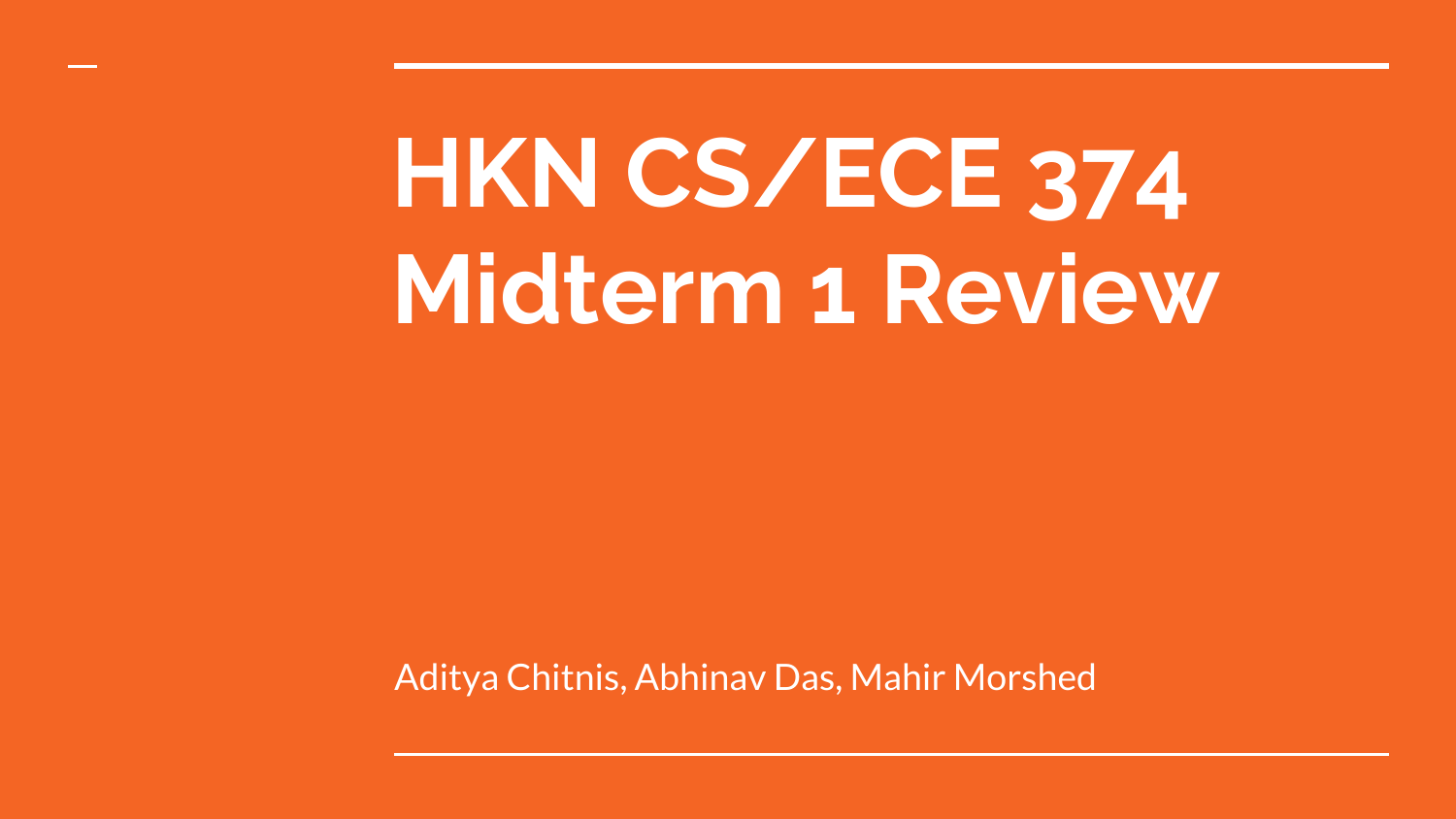### **Overview**

#### Strings galore!

- String induction!
- Regular expressions!
- DFAs!
- NFAs!
- CFGs!
- Fooling sets!
- ...and so much more...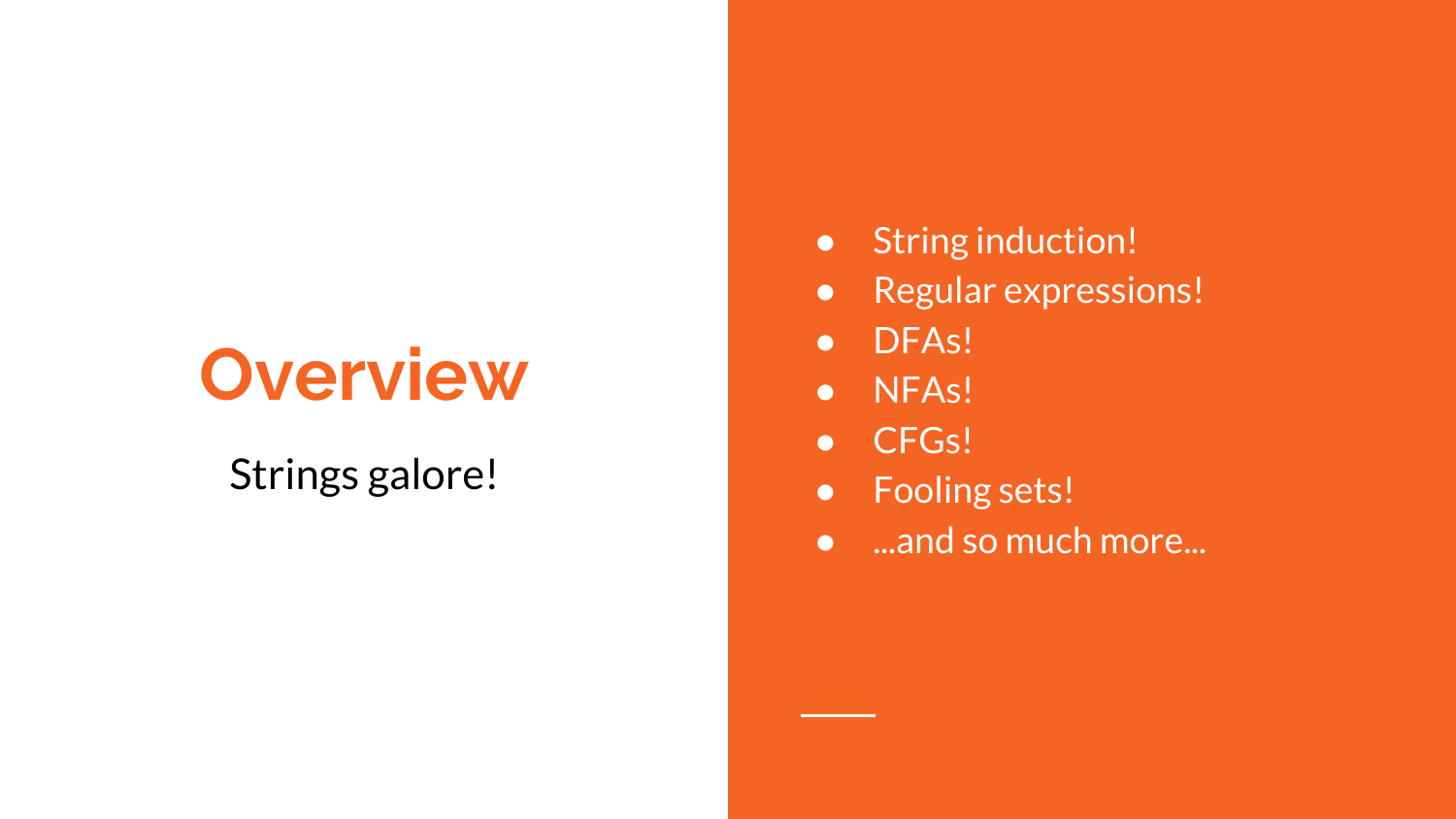#### **String Induction**

What is your base case?

How will you formulate your inductive hypothesis? What is your induction variable n?

How will you use the induction hypothesis to prove the statement true for all n?

Practice, practice, practice!

The **reversal**  $w^R$  of a string w is defined recursively as follows:

$$
w^R := \begin{cases} \varepsilon & \text{if } w = \varepsilon \\ x^R \bullet a & \text{if } w = ax \text{ for some } a \in \Sigma \text{ and } x \in \Sigma \end{cases}
$$

**1.A.** Prove that  $(w \bullet x)^R = x^R \bullet w^R$  for all strings w and x.  $\langle \langle lab, F14 \rangle \rangle$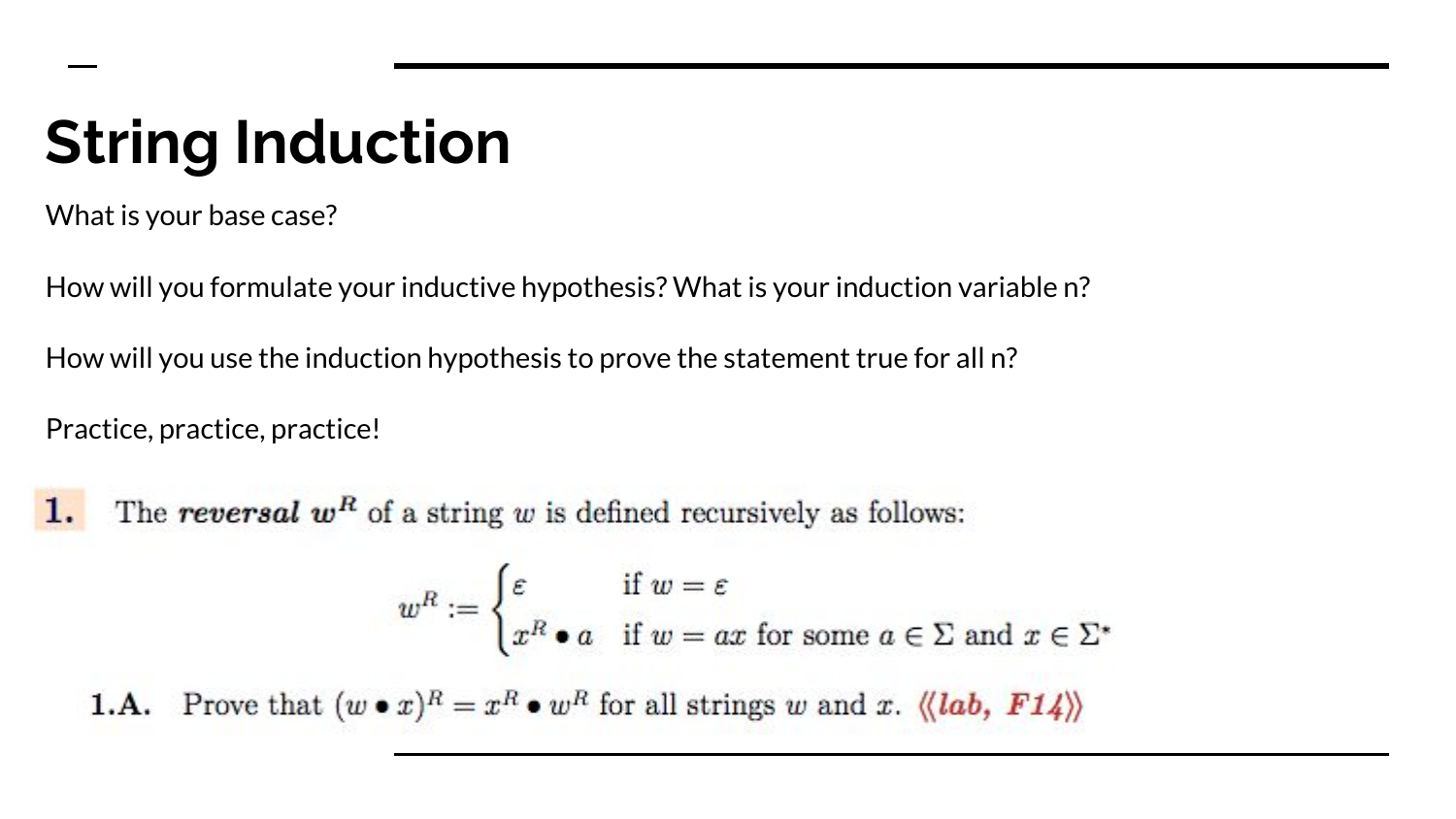#### **Deterministic Finite Automatas (DFA's)**

Formal Definition Includes:

- Σ The **finite** alphabet which is used to construct strings in the language
- Q The set of states in the DFA [visually represented by circles]
- s [∈ Q] The **single** start state [visually represented by source-less arrow to state]
- $A \subseteq Q$  The set of accepting states in
- δ The transitions between states depending on your next input [visually represented by arrows between states]
- Accepts a language L *iff* it accepts all strings in L and rejects all strings not in L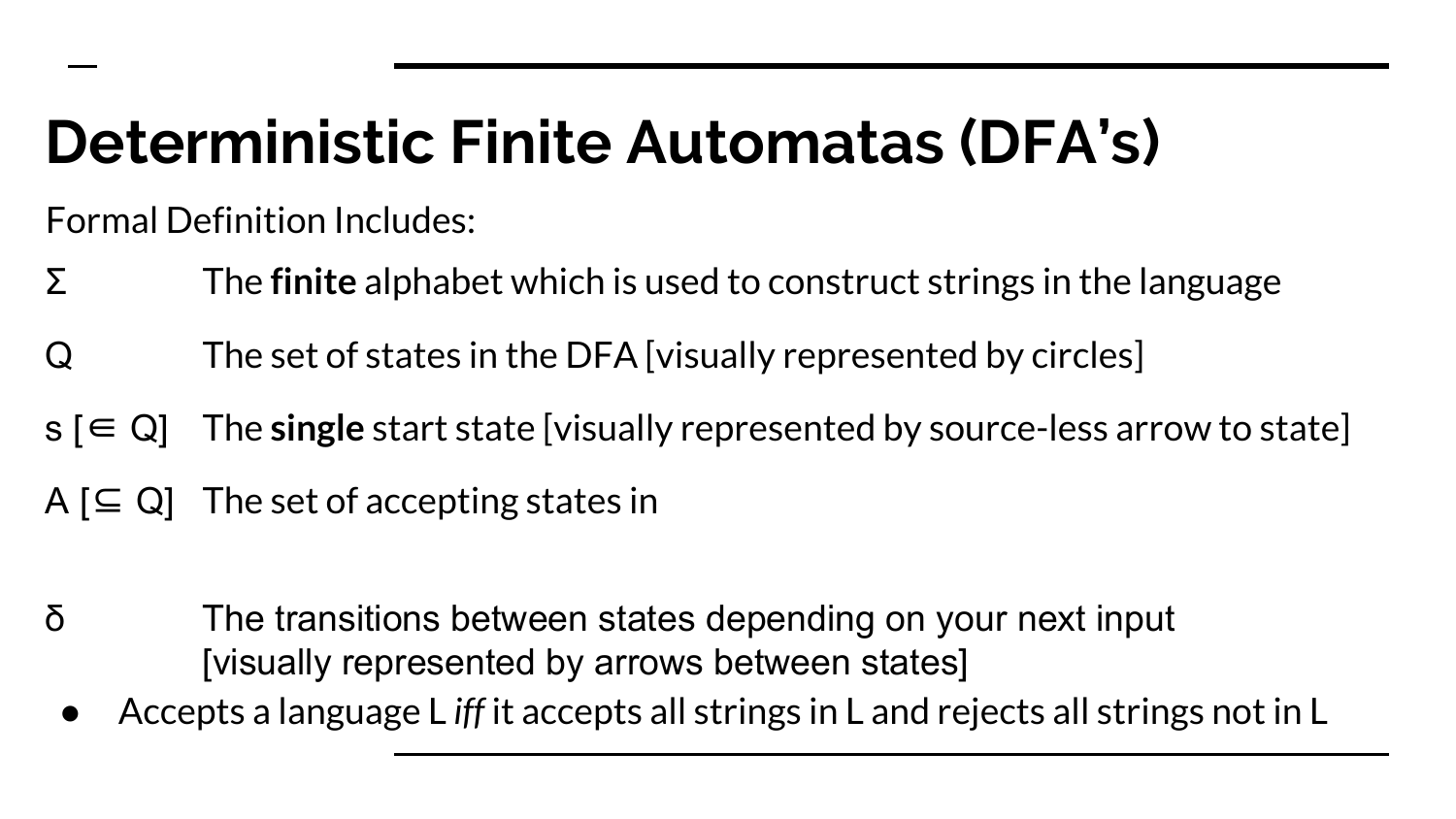#### **Non-Deterministic Finite Automatas (NFA's)**

- Formal definition same as DFA, only now with  $\varepsilon$ -transitions as well
- Accepts a language L *iff* it accepts all strings in L and rejects all strings not in L
- Recall: DFA  $\Rightarrow$  NFA  $\Rightarrow$  Regex  $\Rightarrow$  DFA
	- Nice way to prove regular languages
- $Regex \rightarrow NFA$ : Thompson's Algorithm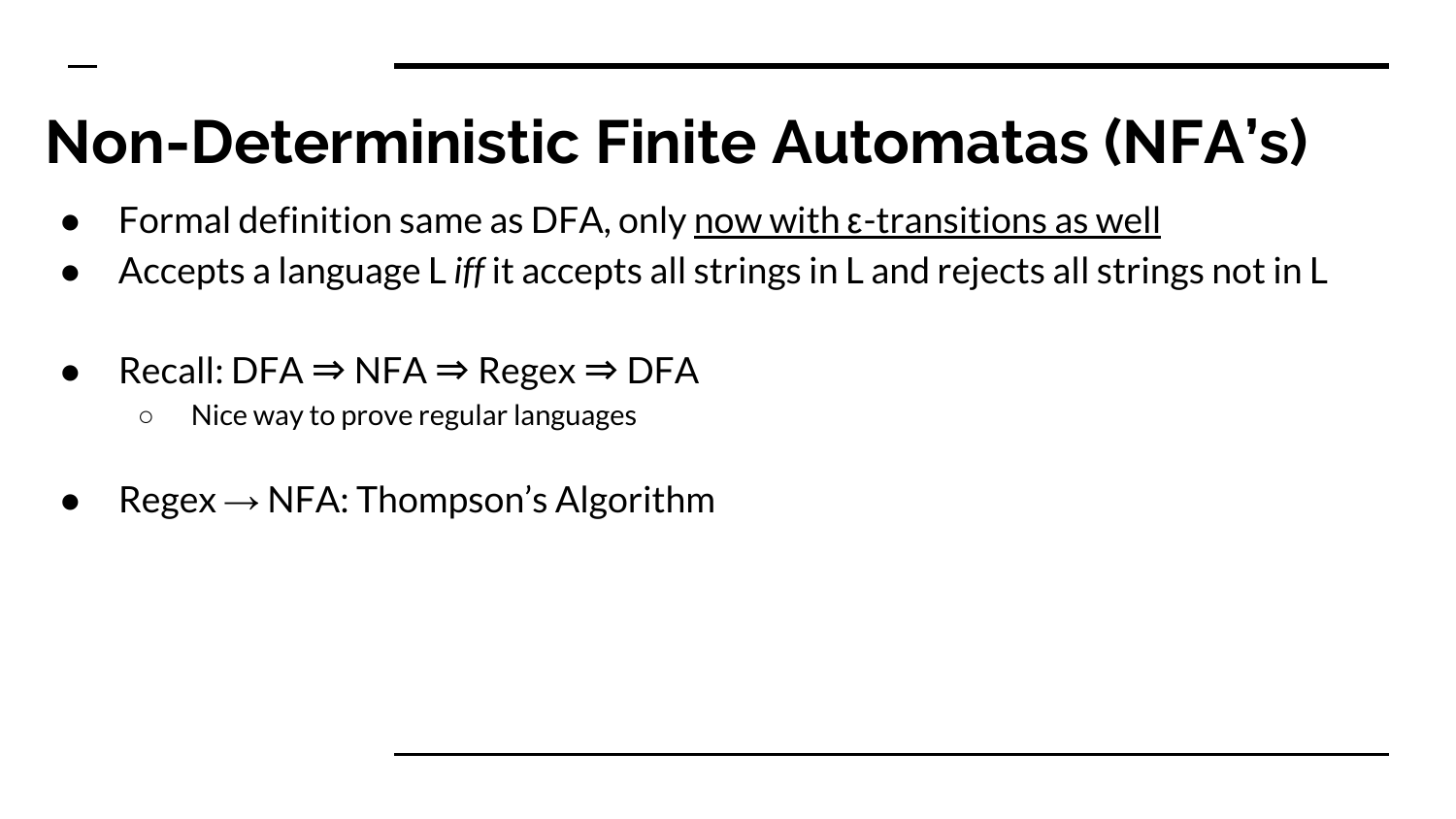**Provide a DFA and a regex for the following language:** The set of all strings in [a,b]\* that do not contain the substring *aaaaa*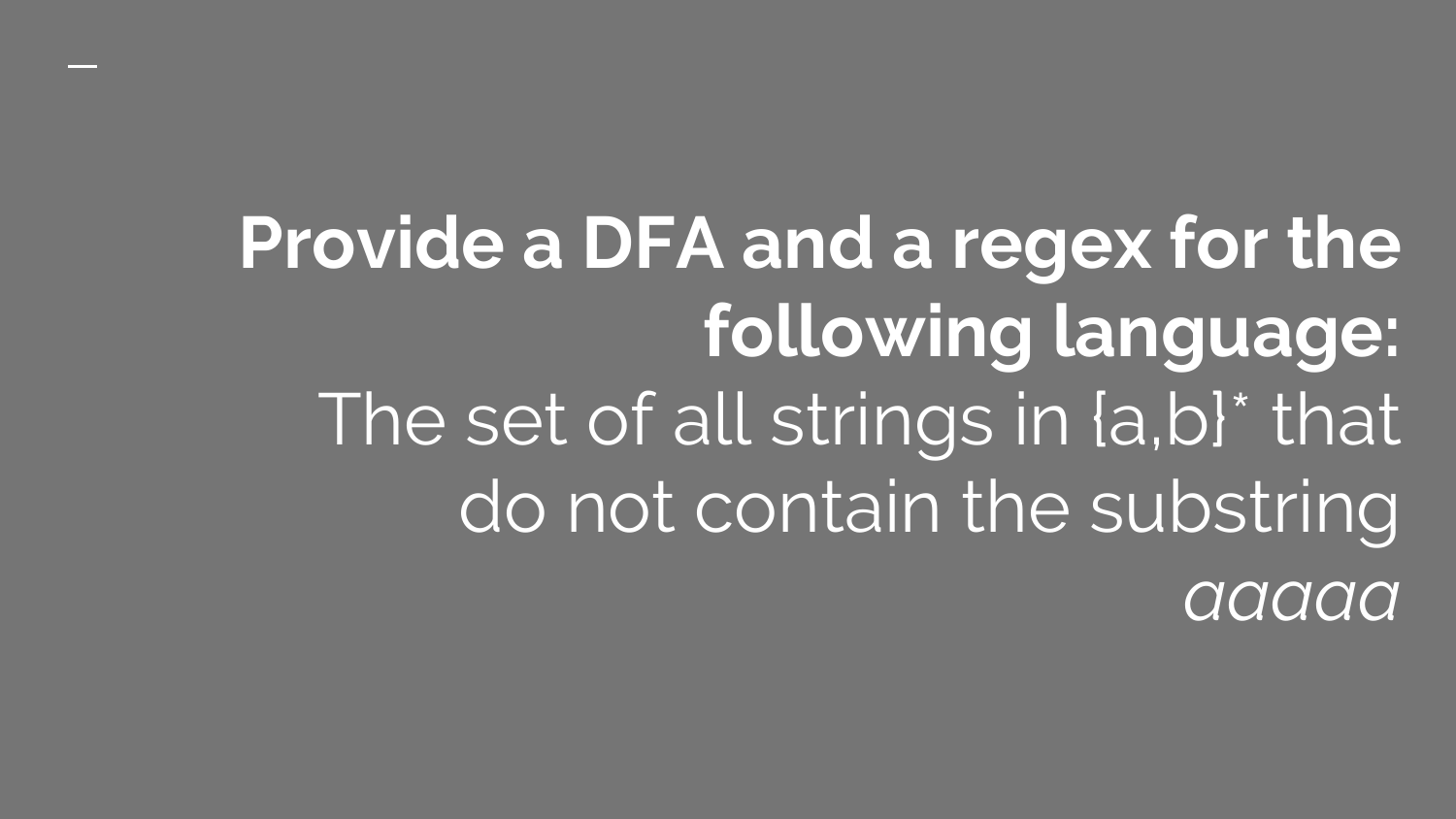#### Fall 2017 #3

For any language L, let  $\text{MID}(L) = \{y \mid xyz \in L \text{ for some } x, y, z \in \Sigma^*\}$  be the language containing all substrings of all strings in L. For example, if  $L = \{000, 100, 110, 111\}$ , then

 $MD(L) = \{ \varepsilon, 0, 00, 000, 1, 10, 100, 11, 110, 111 \}.$ 

**Prove** that for any regular language L, the language  $M(D|L)$  is also regular (suggestion: first describe the necessary construction, and then prove the correctness of the construction).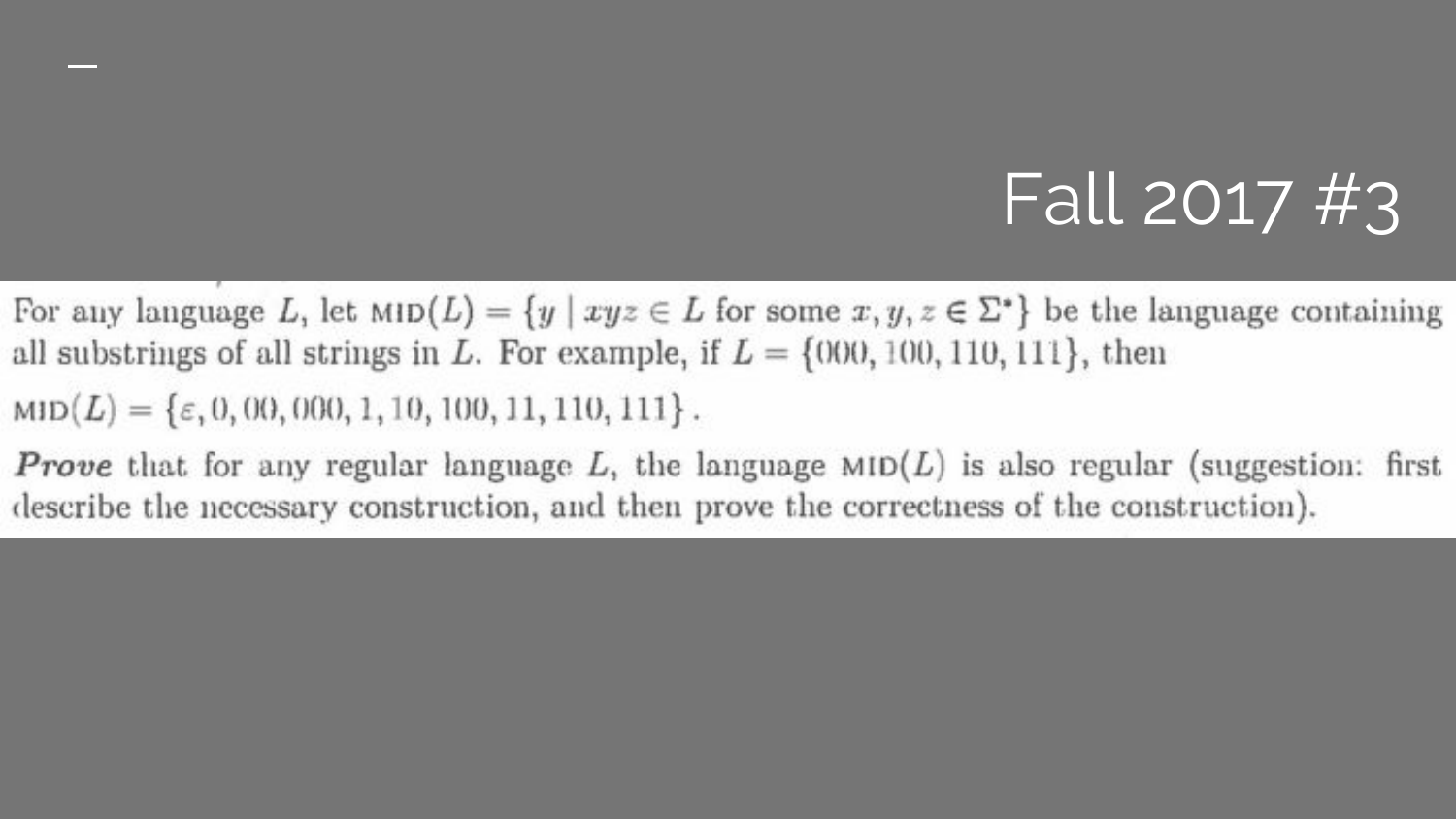#### **Closure Properties**

- Given regular languages A and B, the following are all regular:
	- A∪B
	- AB
	- $\circ$   $A^*$
	- $\circ$  A-B
	- A∩B (why?)
	- $\circ$  A<sup>R</sup> (why?)
	- Homomorphisms of A (why?)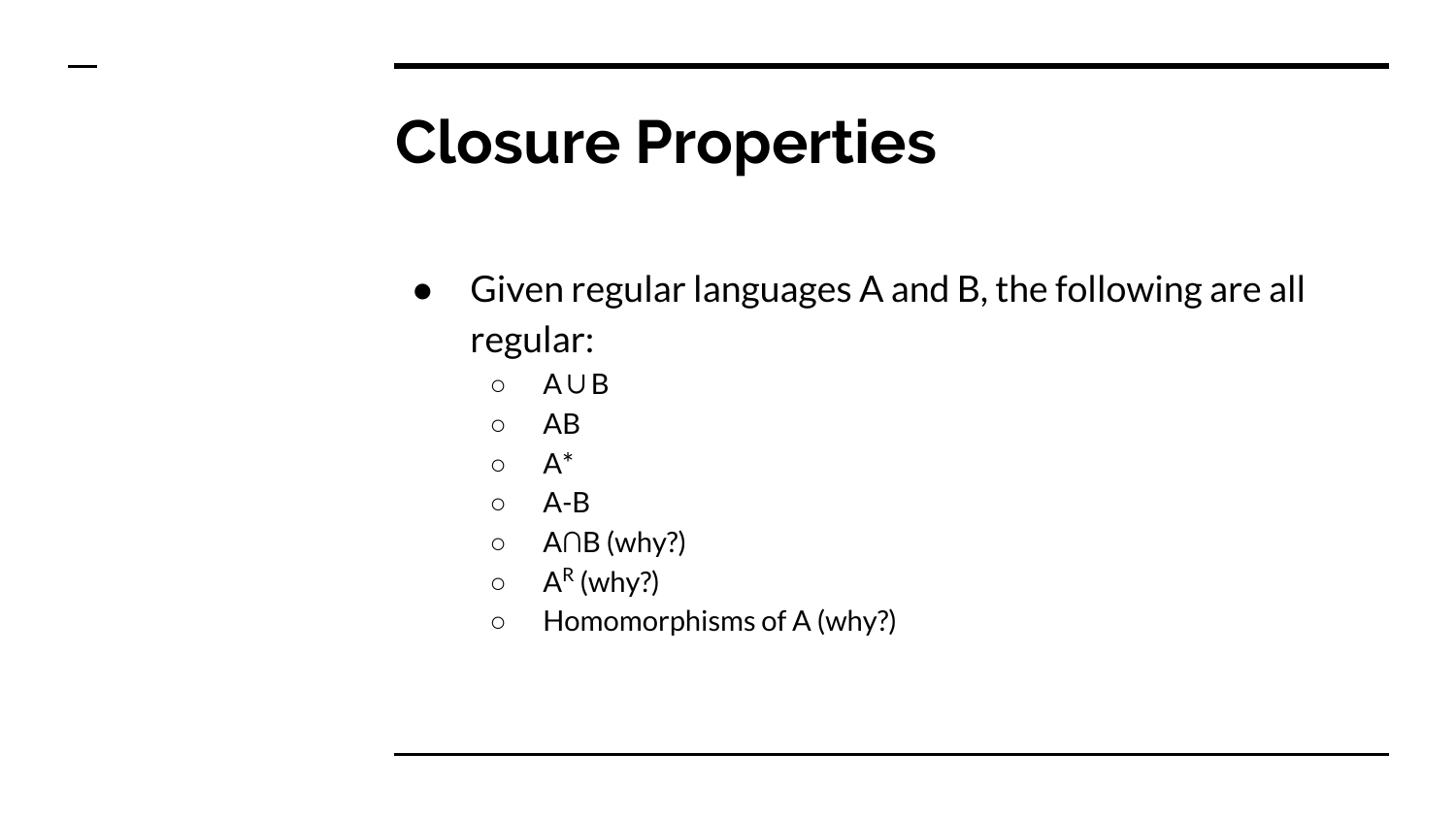#### **DFAs from NFAs**

NFAs do not have a single current state but a set of current states

A DFA accepts the same language as an NFA **if every possible set of states in an NFA is itself a state in the DFA**

An NFA with Q states has an equivalent DFA with at most  $2^Q$ states

A DFA can accept any language that an NFA can!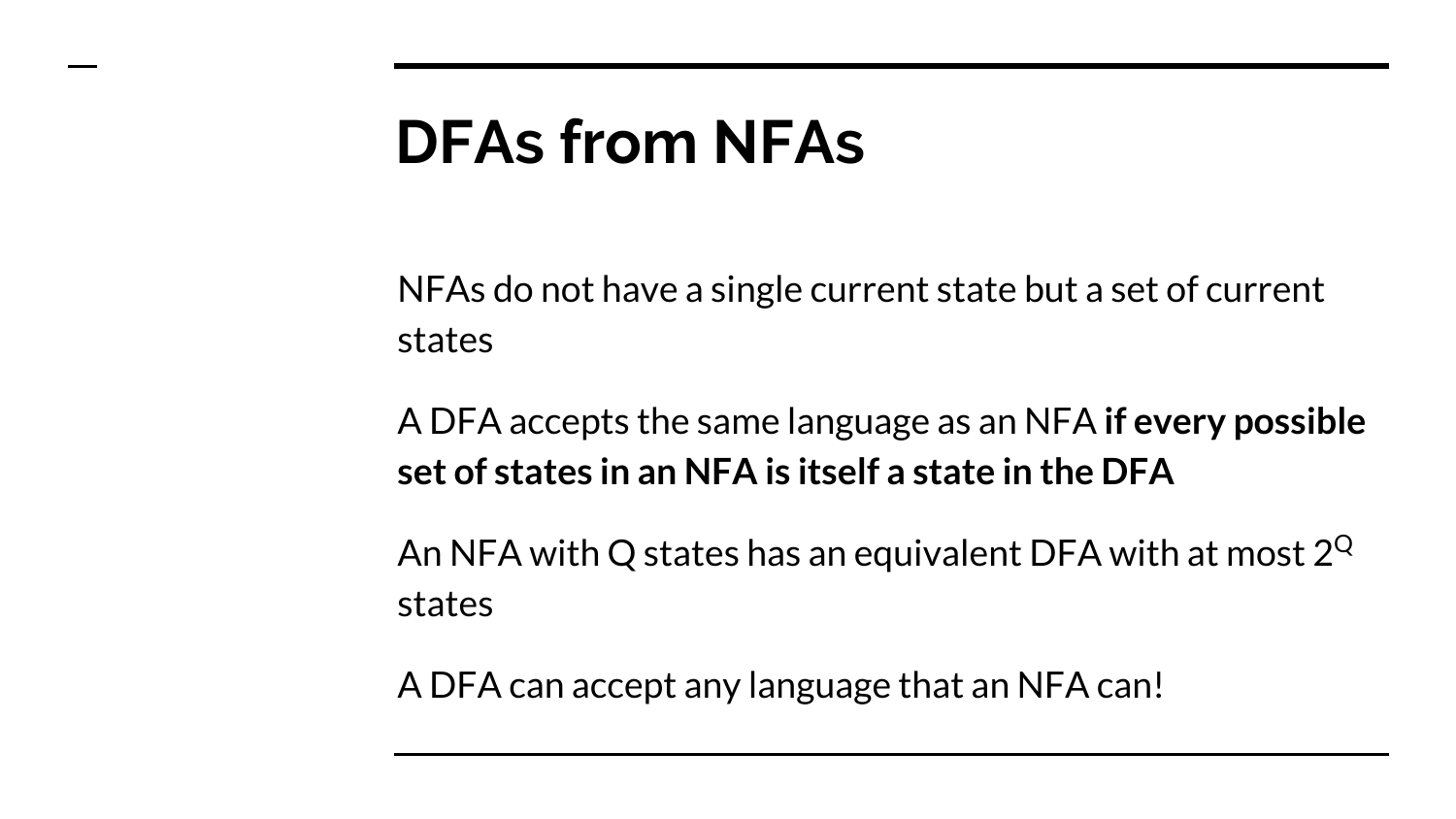### **Draw an NFA and a DFA that accepts L = {w | w ends with 00 or 11}**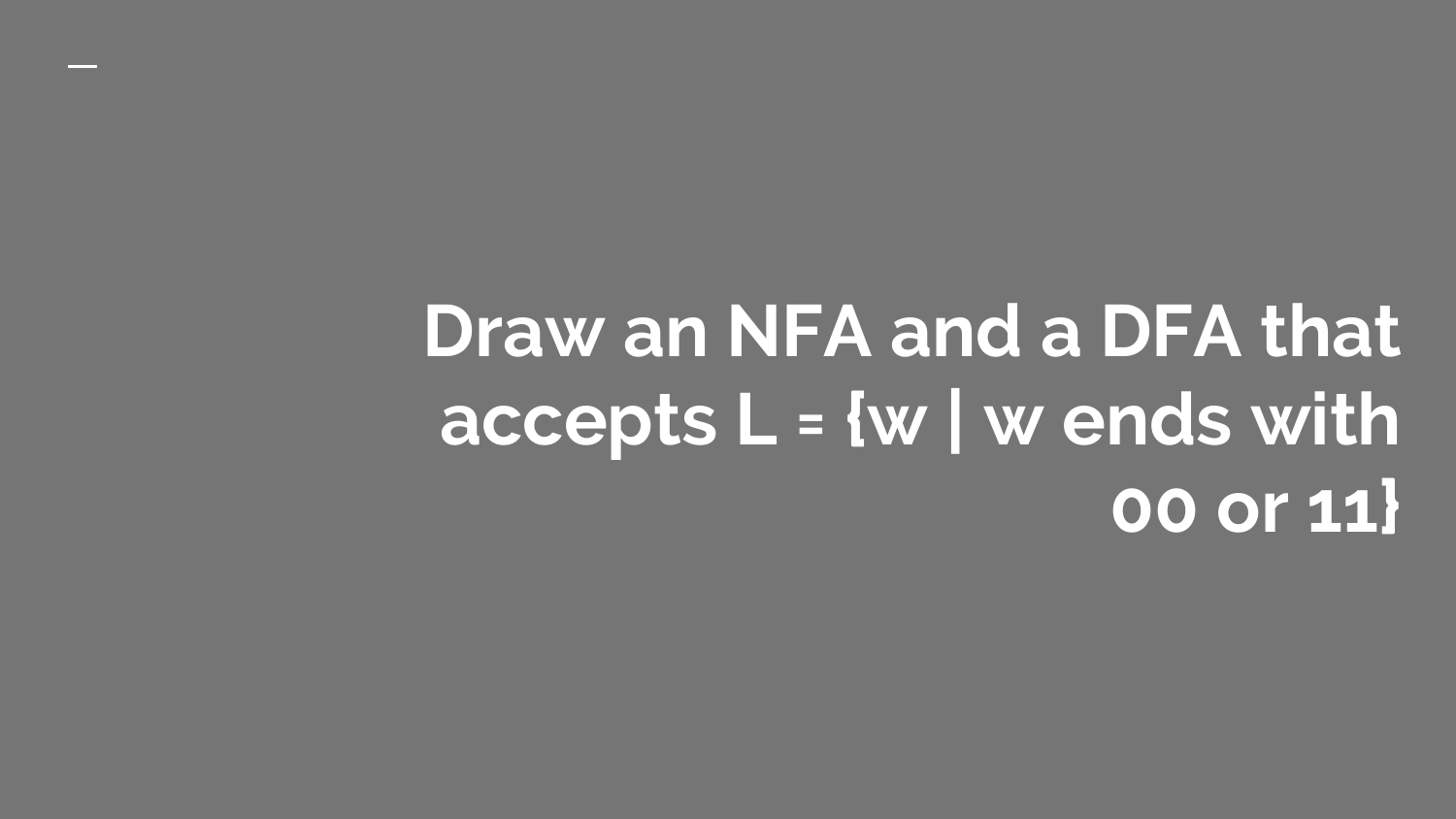#### **Regular vs Non-Regular Languages**

DFA/NFAs describe regular languages

**DFAs/NFAs use fixed memory**, even for arbitrarily large inputs

How can we "guess" whether or not a language is regular? How can we prove it?

 $L = \{ w \in \{0,1\}^* \mid w = 0^m 1^n \text{ for } m > n \}.$  Is this regular?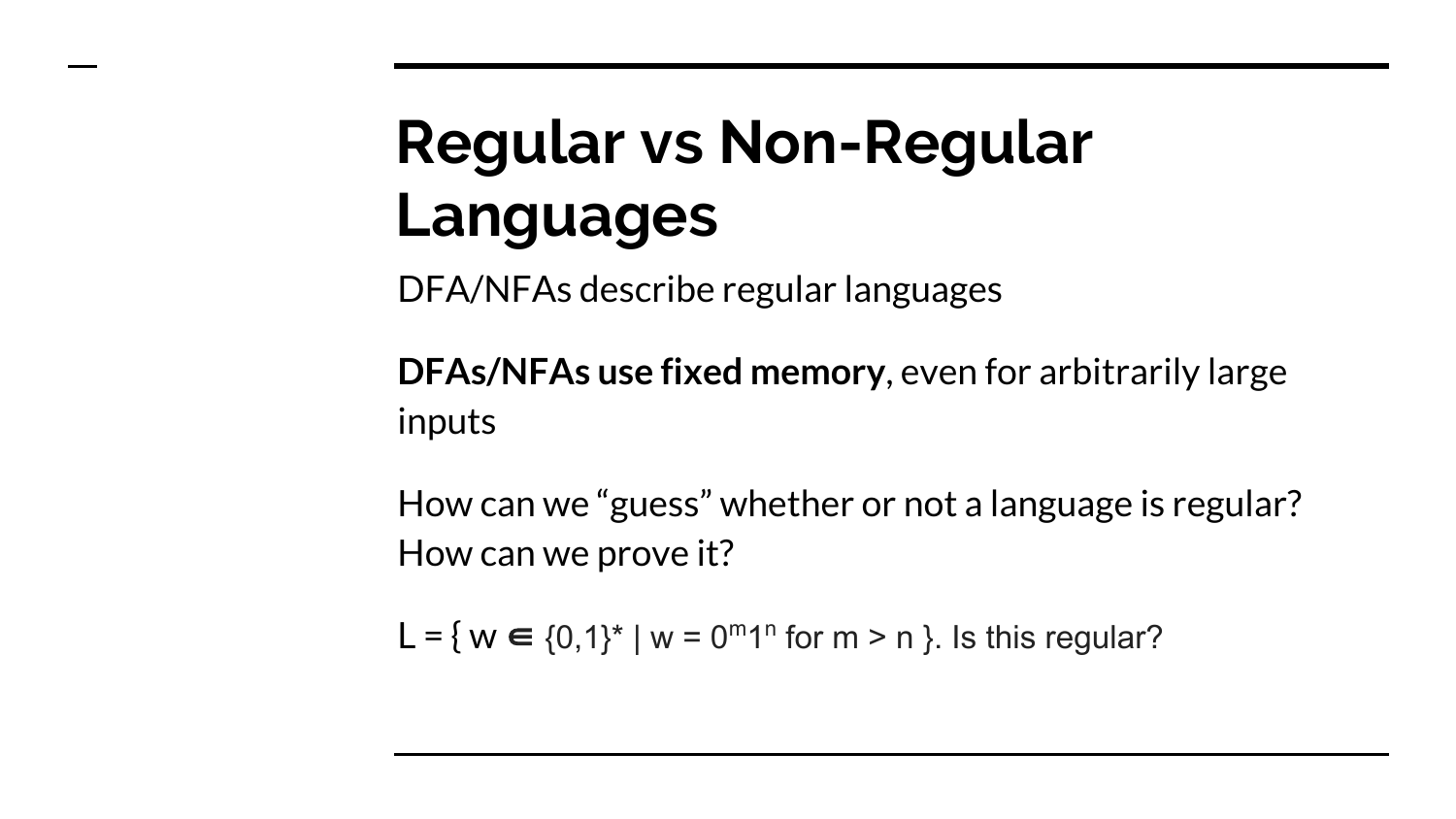#### **Fooling Sets**

A fooling set F is a set of strings that are all **distinguishable with respect to a given language.**

Suppose you take a pair of strings x,y from F. **There is some w**  such that  $xw \in L$  and  $yw \notin L$ .

This means no pair  $x,y \in F$  reaches the same state in a DFA. The DFA must have at least |F| states.

What if F is infinite? This means it is impossible to build a DFA that accepts L. L is not regular.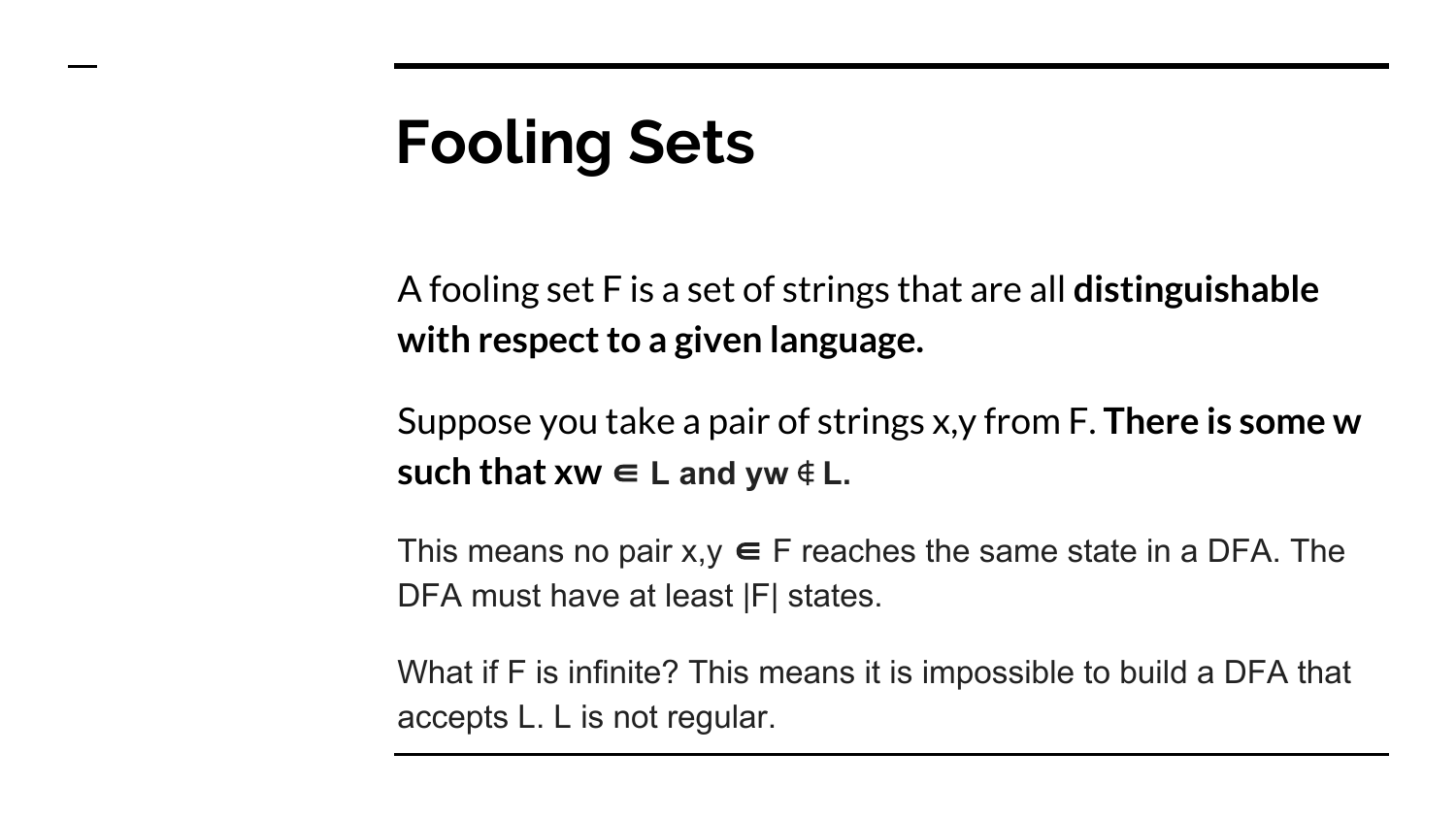### **Prove whether on not this is regular: L = {ww<sup>R</sup> | w**∈ **{a,b}\*}**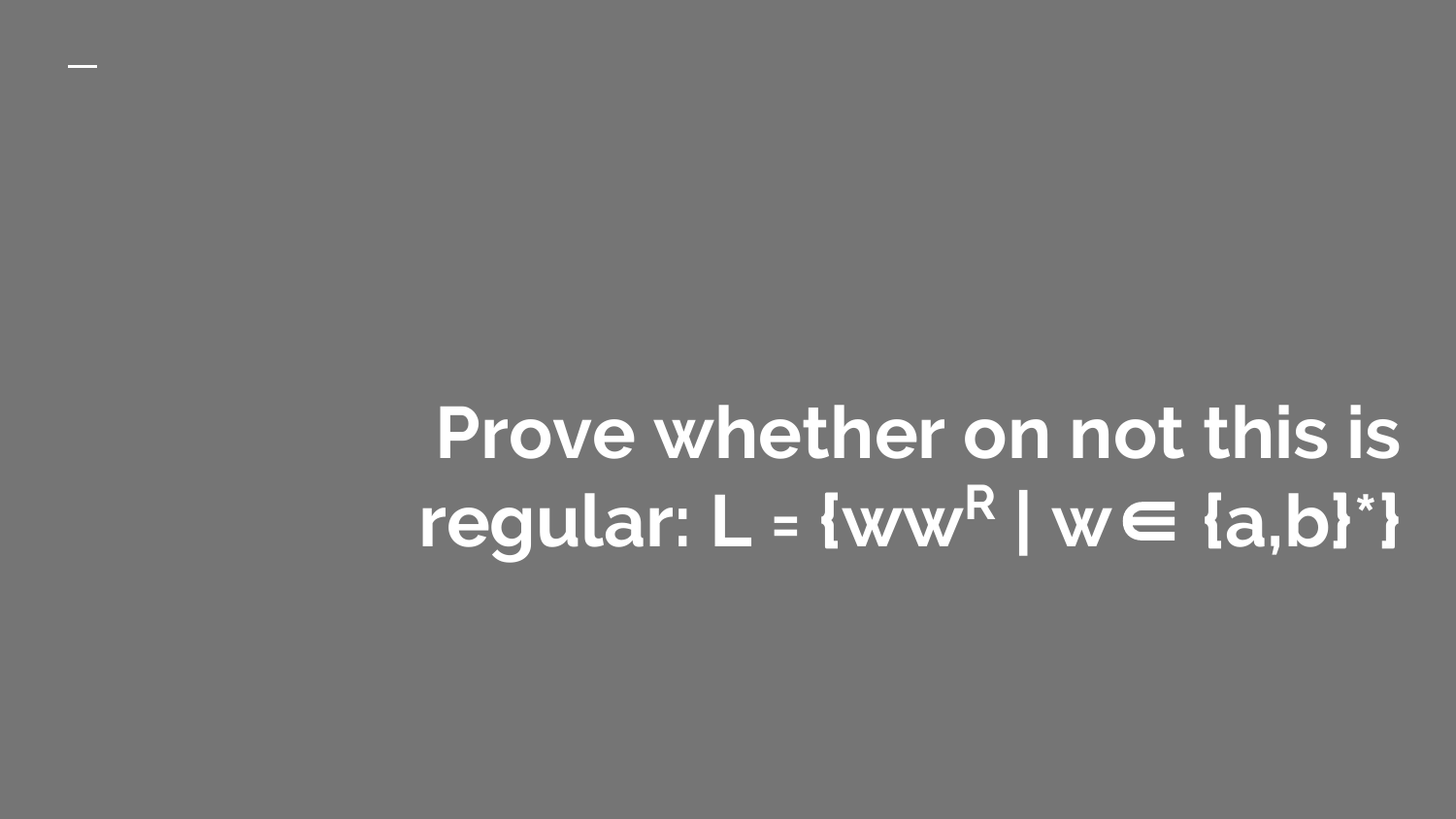| CS/ECE 374, Fall 2018 Gradescope name: |  |
|----------------------------------------|--|
| Midterm 1: Problem 7                   |  |

Bitstrings are another name for strings over the binary alphabet  $\{0, 1\}$ . Given a bitstring w let flip(w) be the string obtained by "flipping" each bit of the string, that is changing a 0 to 1 and a 1 to a 0. For example flip(010110) = 101001. Given a language  $L \subset \{0, 1\}^*$  we define flip(L) =  $\{\text{flip}(w) \mid w \in L\}$ . As an example, if  $L = \{0, 0110\}$  then flip(L) = {1,1001}. Given a language  $L \in \{0, 1\}^*$  we define flipsuffix $(L)$  as follows.

flipsuffix(L) = { $u$  flip( $v$ ) |  $uv \in L$  }.

As an example, if  $L = \{0, 0110\}$  then flipsuffix(L) =  $\{0, 1, 0110, 0111, 0101, 0001, 1001\}$  where the underlined segments indicate the flipped suffixes.

- (a) Given a DFA  $M = (Q, \{0, 1\}, \delta, s, A)$  for a regular language L, describe a DFA or NFA that accepts the language flip $(L)$ .
- (b) Given a DFA  $M = (Q, \{0, 1\}, \delta, s, A)$  for a regular language L, describe a DFA or NFA that accepts the language flipsuffix(L). Note that flipsuffix(L) is not necessarily same as PREFIX(L) $\cdot$ flip(SUFFIX(L)). The previous part is to help you think about this second part. If you are confident about the solution to this part you can skip the previous part and get full credit.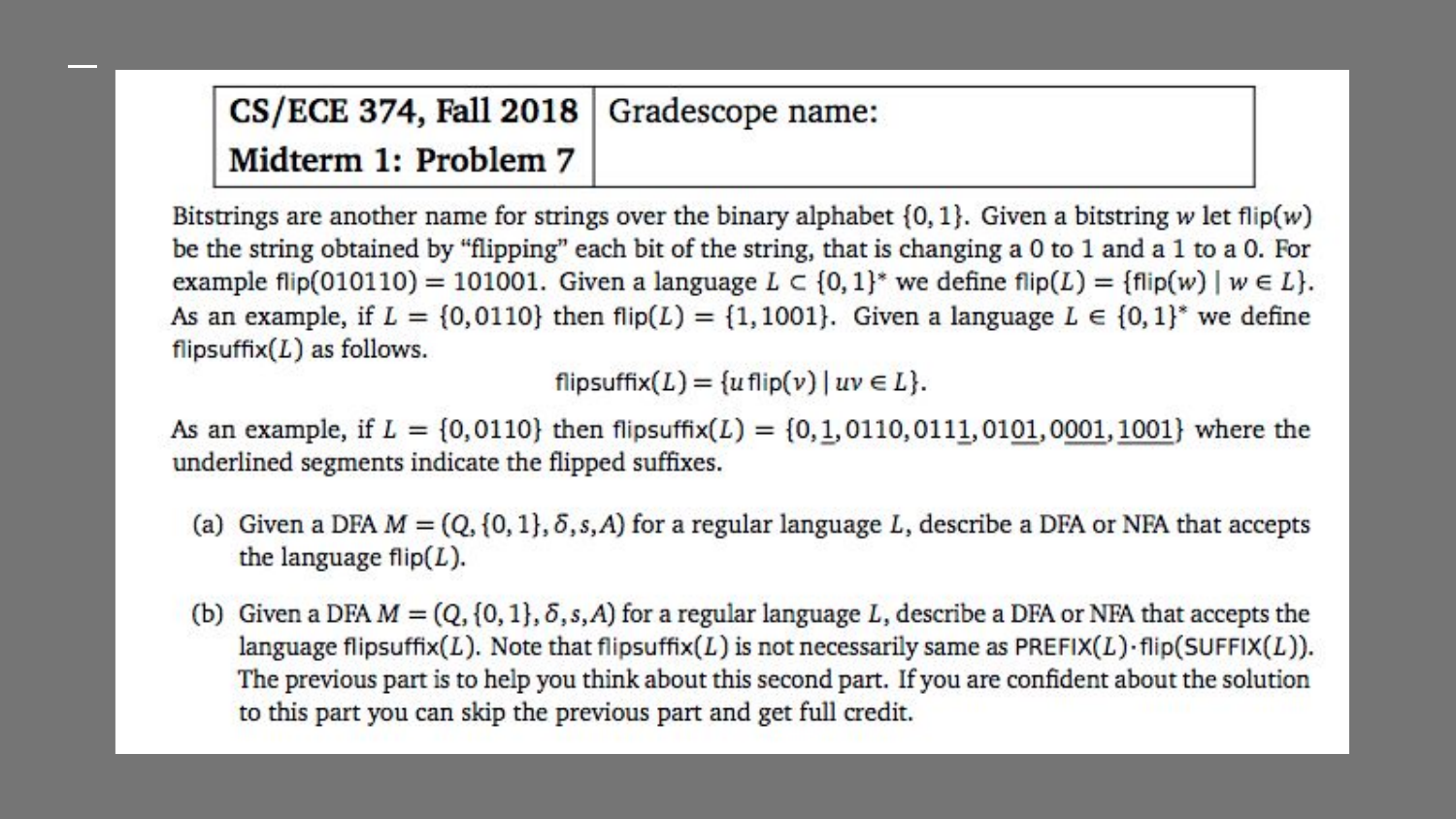# **T/F: The language {0i1 j0 k 1 l | i,j,k,l≥0} is regular.**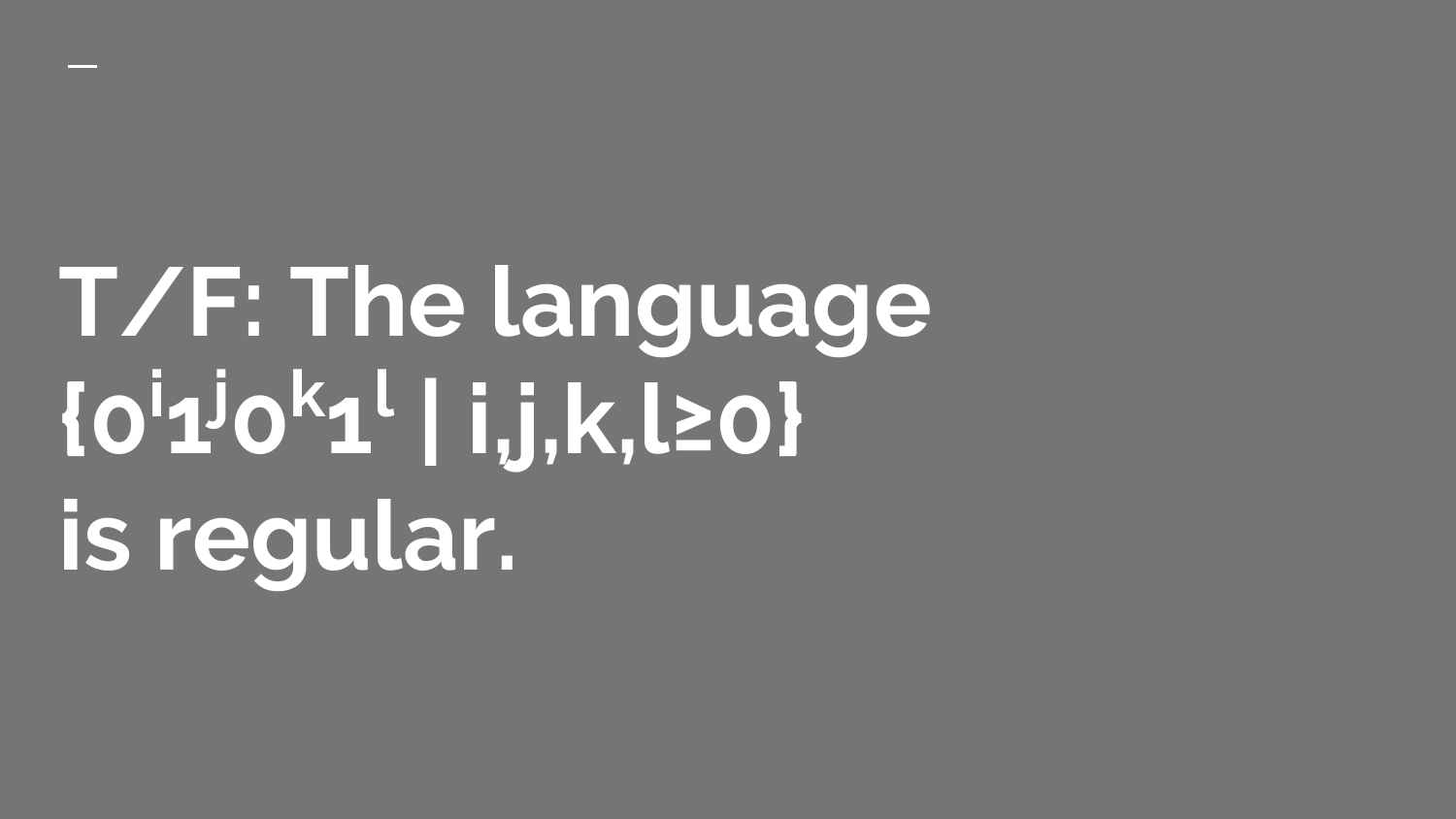#### **Context-Free Grammars**

- Terminology note: CFGs *generate* languages
- Formally consist of the following:
- Σ The set of terminal symbols [usually all lowercase]
- The set of non-terminal symbols [usually all capitals]
- R The set of production rules [usually of form <non-terminal> $\rightarrow$  {<symbol>}]
- $S \in \mathsf{R}$  The **single** start state
	- What are these closed under?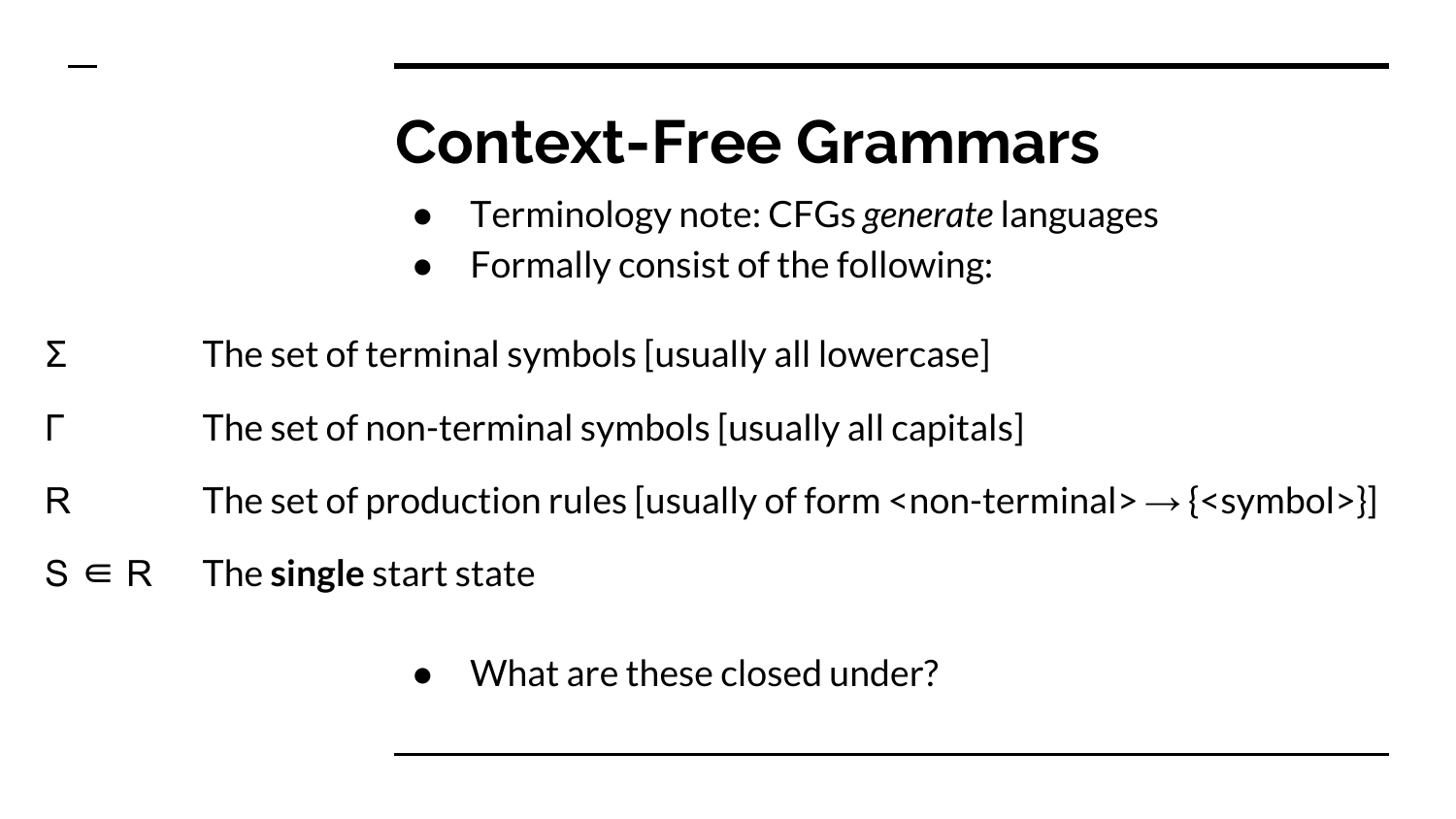## **Give a context-free grammar for**  $L = {1^m}$ a1<sup>n</sup>b1<sup>m+n</sup> | **m,n≥0}**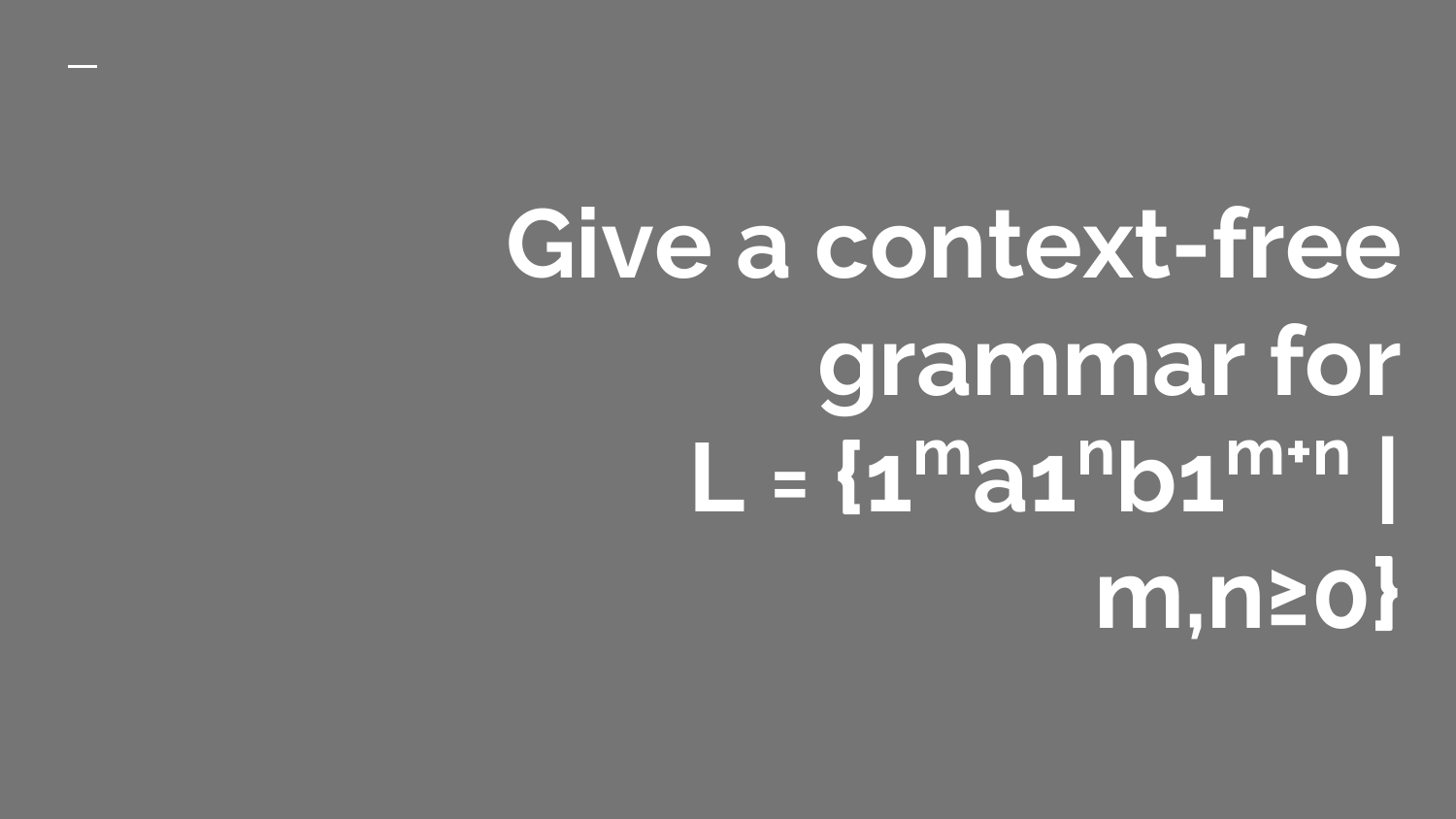### **Convert this NFA into a DFA and**

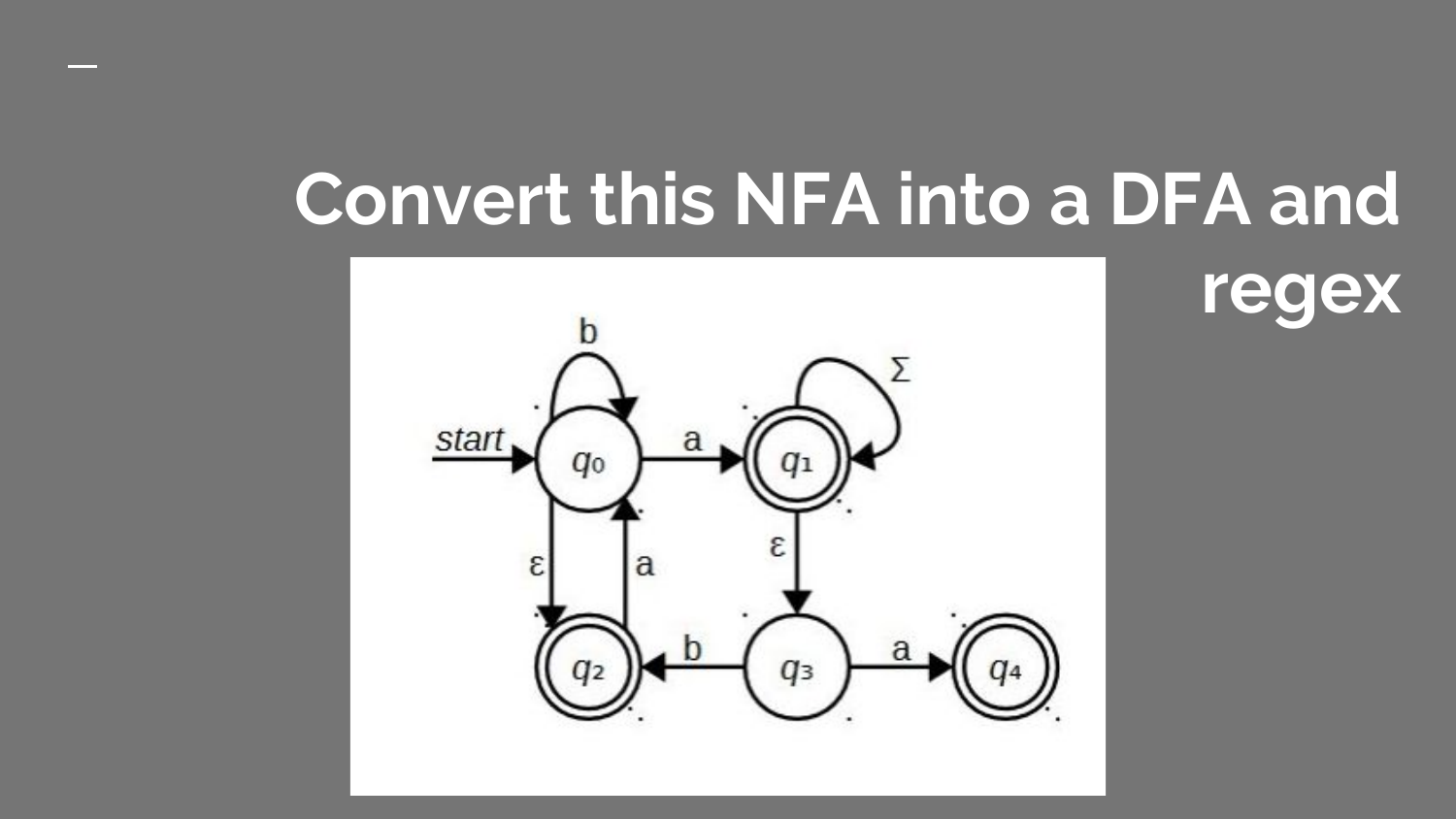## **Give a context-free grammar for L = {anbmc 2n+1 | m,n≥0}**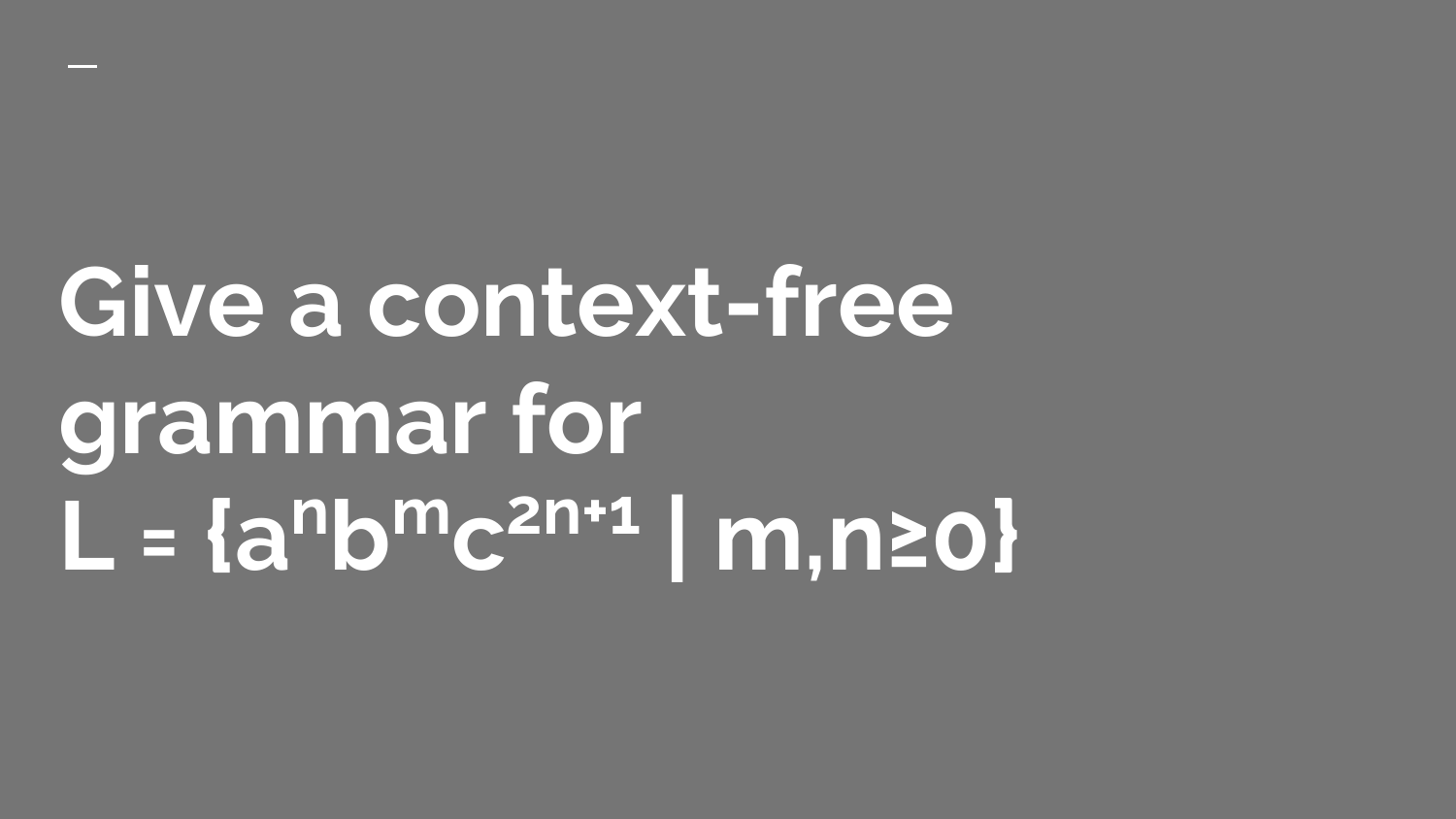#### Fall 2017 #4

Provide a regular expression for the following language: The set of all strings in  $\{a, b\}^*$  that  $4.B.$ contain both  $ab$  and  $aa$  as substrings.